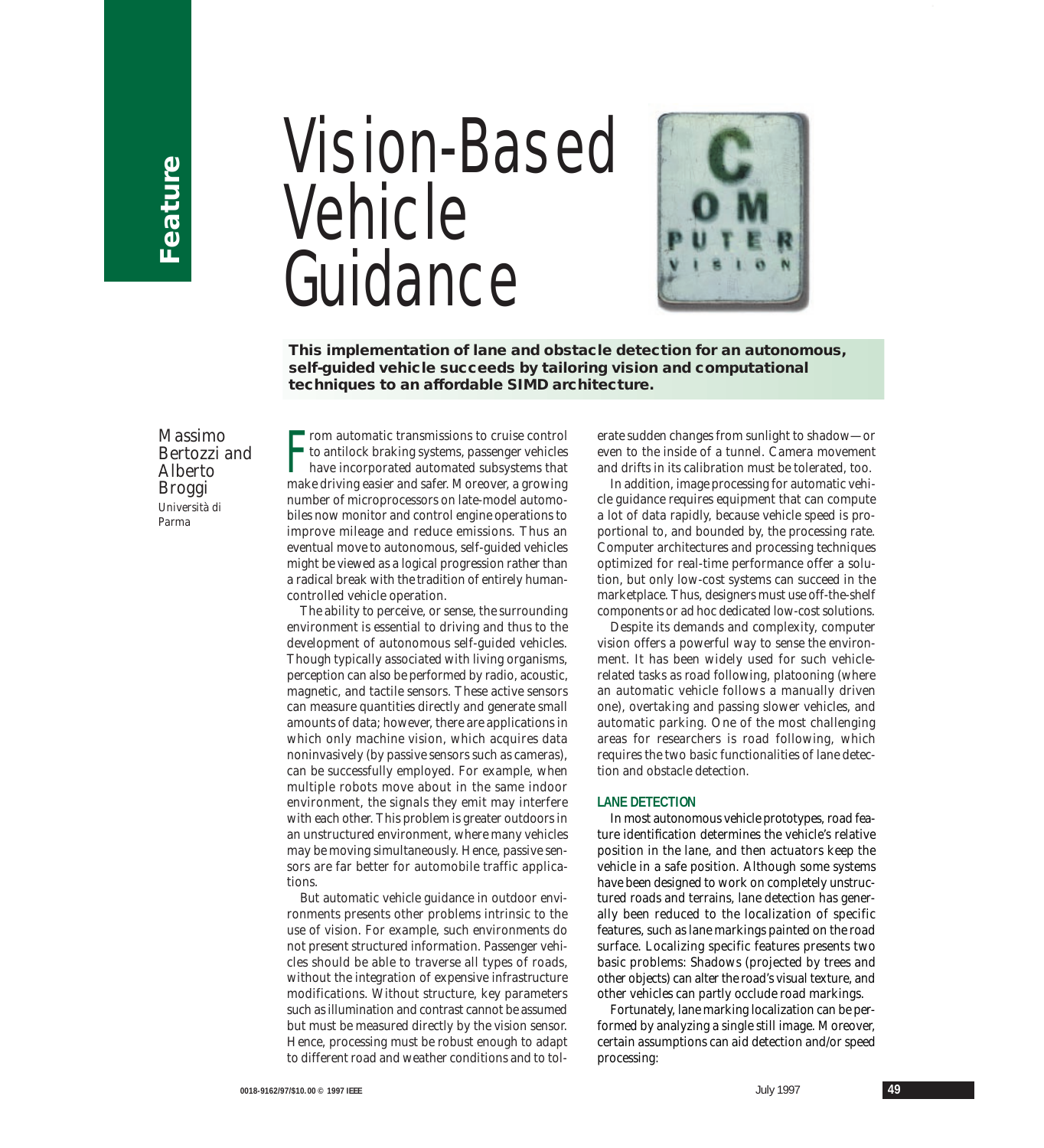**Obstacle detection can be reduced to identifying the free space into which the vehicle can safely move.**

- Instead of processing entire images, a computer vision system can analyze specific regions (the "focus of attention")<sup>1</sup> to identify and extract the features of interest.
- The system can assume a fixed or smoothly varying lane width and thereby limit its search to almost-parallel lane markings.
- If the system makes certain shape assumptions, road geometry reconstruction can be simplified; for example, some implementations<sup>1,2</sup> assume a curve whose curvature changes without discontinuities.
- A system can exploit its knowledge of camera calibration and the assumption of a precise 3D road model (for example, a flat road without bumps) to more easily localize features and simplify the mapping between image pixels and their corresponding world coordinates.

There are two approaches to lane detection: *model*driven,<sup>3-5</sup> in which deformable templates<sup>6</sup> are iteratively modified, and *feature-driven*, in which features are extracted and localized. We use the latter approach because it limits the computation-intensive processing of images to extracting features of interest.

# **OBSTACLE DETECTION**

In some systems obstacle determination is limited to the localization of vehicles by means of a search for specific patterns, possibly supported by other features such as shape, symmetry, or the use of a bounding box. Here too, processing can be based on the analysis of a single still image, but the approach fails for obstacles other than vehicles because they don't match the vehicle model.

If, more broadly, we search for an object that can obstruct the vehicle's path, obstacle detection is reduced to identifying the *free space* (the area into which the vehicle can safely move). There are different techniques for addressing this more general approach. The most common ones—analysis of the optical flow field and the processing of stereo images—involve processing two or more images. With optical-flow-field analysis, multiple images are acquired at different times; stereo images, of course, are acquired simultaneously from different points of view.

Both techniques have higher computational complexity because they require processing *sets* of images. Moreover, the techniques must be robust enough to tolerate the noise caused by vehicle movement and drifts in the acquisition system's calibration. Opticalflow-based<sup>7</sup> techniques detect obstacles indirectly by analyzing the velocity field. Stereo image techniques identify the correspondences between pixels in the different images. Stereo vision has advantages in that it can detect obstacles directly and, unlike optical-flowfield analysis, is not constrained by speed.

A very promising approach is to remove the inherent perspective effect<sup>5,8</sup> from acquired stereo images. Similar image-warping techniques<sup>2</sup> have been used for both obstacle detection and stereo image processing, but removing the perspective effect can also help with lane detection. Thus an integrated approach lets us use a common initial transform for both problems.

# **ENABLING SIMD COMPUTATION**

Massively parallel SIMD (single instruction, multiple data) architectures have long been seen as an answer to the demanding task of real-time low-level image processing, but they have been too expensive to place onboard mass-market vehicles. Thanks to technological evolution, both general-purpose processors (such as Intel's MMX-enhanced processors) and low-cost special-purpose systems can now exploit spatial parallelism to boost performance.

SIMD machines perform the same operation on each image pixel without taking into account their different meanings. Unfortunately, depending on the scene and the angle of view, each pixel carries a different amount of information and must be processed in a different manner, depending on its position within the image. This kind of processing cannot be implemented efficiently on SIMD systems.

To cope with this problem, we use a geometrical transform called *inverse perspective mapping* (IPM).9 Using a priori knowledge of both the scene and the acquisition device, the IPM technique lets us remove the perspective effect and produce a new image in which the information content is homogeneously distributed among all pixels. In the remapped image, the amount of information carried by each pixel no longer depends on the pixel's position, making the SIMD approach practical.

# Stereo image analysis

When an image is acquired from a mobile vehicle traversing a flat road, the IPM technique results in a remapped image that represents an overhead view of the road surface, or the *road texture*. Figures 1a-1d represent left and right views before and after remapping.

The acquisition process can be devised as a transform from the 3D world space to the 2D image space. The inverse transform, which represents a 3D reconstruction of the world from a 2D image, is usually indeterminate because information is lost during acquisition. Stereo vision helps recover scene depth. The literature presents many different ways to analyze the two views, but their computational complexity is too great for our application.

However, using IPM on stereo images can greatly simplify the localization of homologous points: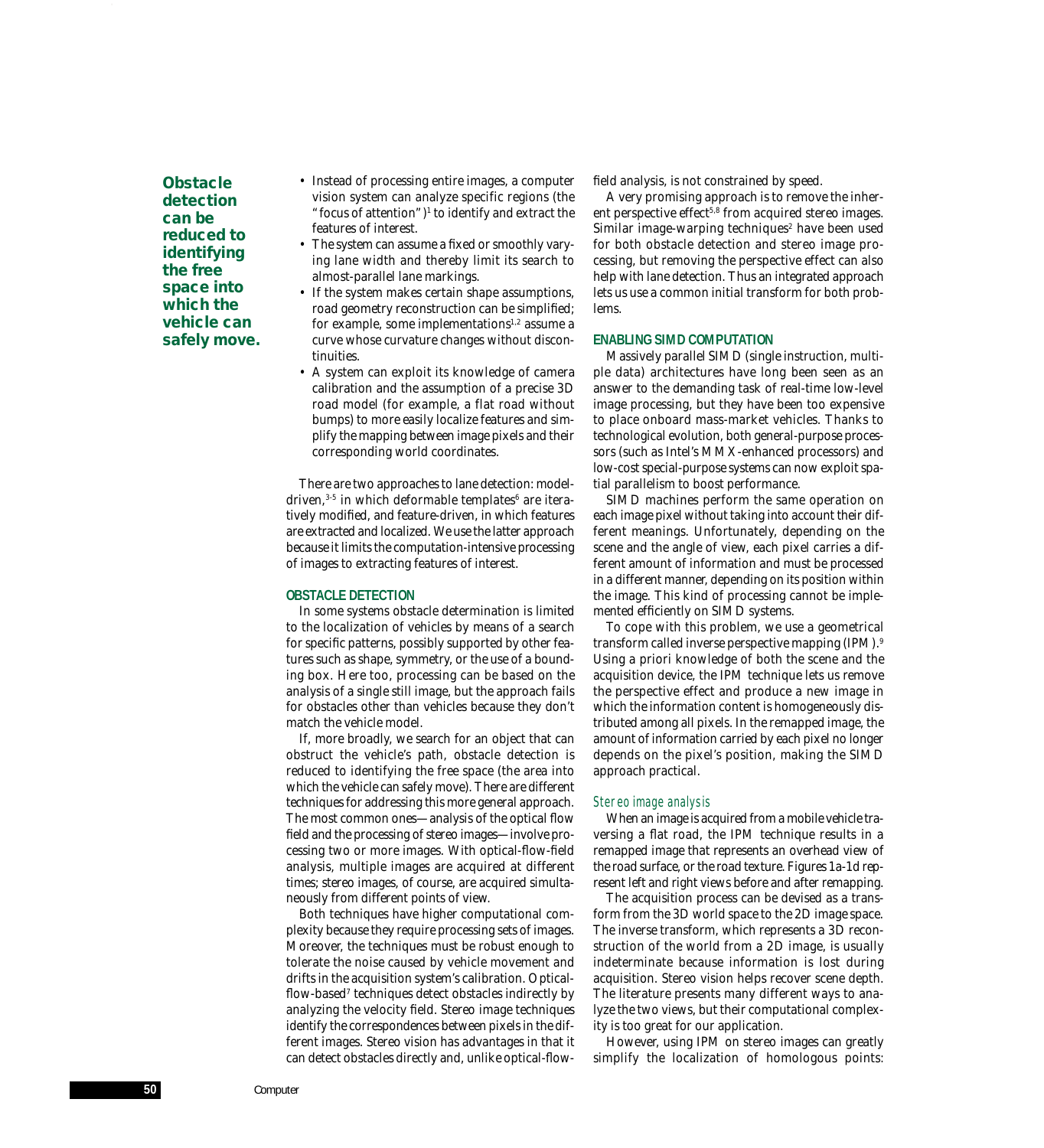

**Figure 1. Acquisition of an ideal square, homogeneous obstacle: (a) left image, (b) right image, (c) left remapped image, (d) right remapped image, and (e) difference image. The gray area at the bottom represents the region of the road not seen by (c) the left camera, (d) the right camera, and (e) both cameras.**

Instead of searching for correspondent features to determine the scene depth, we use a priori knowledge of the environment model to replace the search algorithm with a check for model consistency.

# Shaping the horopter

Vision system setup identifies a 3D surface (called a *horopter*) whose points are projected by the acquisition process onto image points that have the same coordinates in both stereo images. Hence, when a stereo system captures an object that matches the horopter shape and position, the two acquired stereo images are identical. Thus, the search for homologous points becomes trivial, and the difference between pixels with equal coordinates is always zero. This property can be exploited to determine whether a 3D object has the same shape and position as the horopter. <sup>9</sup> The underlying idea is to shape the horopter according to the road model, so that detecting obstacles can be reduced to detecting differences between the two images.

In the case of two identical cameras with coplanar axes, the horopter has a spherical shape. The horopter size and displacement can be changed by altering vision system parameters, such as camera vergence, but unfortunately its *shape* cannot be modified by altering only the acquisition setup; hence, the horopter cannot be superimposed onto a generic surface.

# Electronic vergence

The horopter is moved onto the road plane by *electronic vergence*—the use of the IPM technique on both stereo images. When the difference between both remapped images presents sufficiently large clusters of nonzero pixels, the flat road hypothesis is not met. This happens when an obstacle is in front of the vehicle: In this case the difference image, generated by disparities between the object shape and the horopter surface, presents large clusters of nonzero pixels with a triangular shape, as shown in Figure 1e. Since the IPM algorithm maps lines perpendicular to the road surface into lines that pass through the camera projection onto the road surface, in the difference image

the obstacle's two vertical edges are transformed into two triangles whose sides' prolongations intersect the projections of the two cameras on the road plane. The position and shape of these triangles are used to locate obstacles, establishing their distance and exact position in the 3D world space.

### **THE GOLD SYSTEM**

The Generic Obstacle and Lane Detection (GOLD) system is a stereo-vision-based hardware and software architecture developed at the University of Parma. A special-purpose computer architecture, Paprica,<sup>10</sup> was developed to provide powerful computation at modest cost. It consists of a SIMD massively parallel system with 256 processing elements, enhanced by a dedicated stereo acquisition device and a hardware system that performs the IPM transform in real time.

To make generic obstacle detection fast and resilient to camera calibration and vehicle movement, the process is reduced to determining the free space in front of the vehicle, without any 3D world reconstruction.2 Free-space determination, based on stereo IPM, lets the system detect any object that rises significantly from the flat road surface. The left remapped image is also used for lane detection, since it is typically more centered with respect to the road. Localization of obstacles helps in detecting possible occlusions of lane markings. In occluded regions the position of lane markings can be extrapolated from previous images in the sequence and from other constraints on road geometry.

### How GOLD detects obstacles

In the case of a square, homogeneous obstacle, the difference image presents two disjoint triangular clusters. The lowest corner of the triangles designates the point of contact between the obstacle and the road, as illustrated in Figure 1e. Even when generic obstacles are not square or do not have a homogeneous color, two nearly triangular clusters are discernible in the difference image, though they may not be completely disjoint. In Figure 2 there are two obstacles in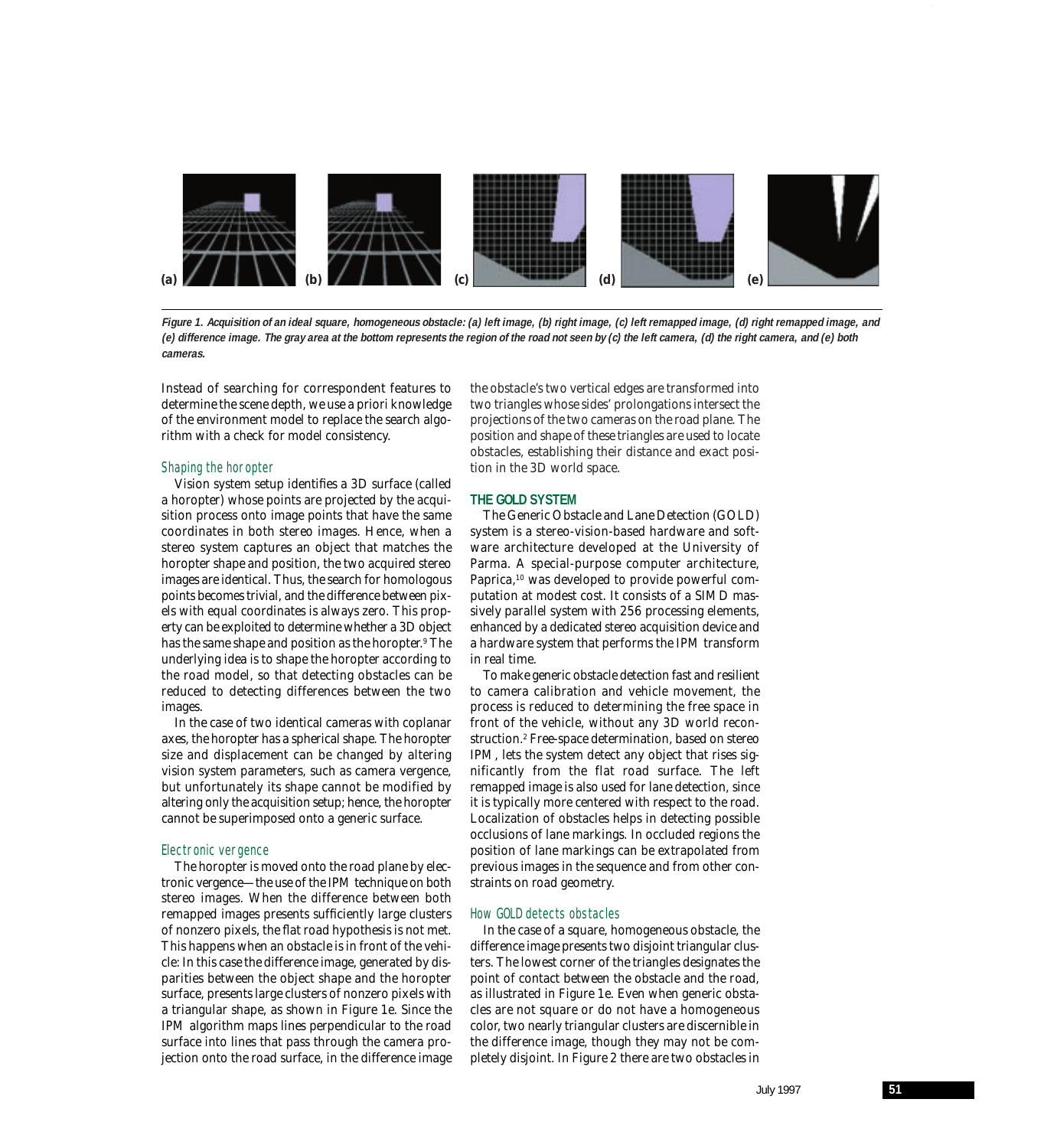

**Figure 2. Obstacle detection: (a) left and (b) right stereo images; (c) and (d) the remapped images; (e) the difference image; (f) corresponding polar histogram; (g) the result of obstacle detection, with red markers superimposed on the original left image. The light area in (g) represents the road region visible to both cameras.**

the roadway. Figures 2a and 2b show the original left and right images, Figures 2c and 2d show the remapped images, Figure 2e shows the difference image, Figure 2f shows the polar histogram, and Figure 2g shows the result of obstacle detection.

Obstacle detection is then reduced to the search for triangles in the difference image. For simplification, we create a *polar histogram* and use it to search for triangles. To create the histogram, the system scans the difference image along all the lines that pass through the middle point (the focus) between the two cameras' projections onto the road plane and computes the number of nonzero pixels for each direction; the resulting histogram is then low-pass filtered to reduce the influence of noise. Figure 2f is a polar histogram for its respective acquired image, and Figure 3c is the polar histogram for the image in Figure 3a, which has a single obstacle.

Peaks in the polar histogram signify an obstacle's vertical edge. Obstacle detection is further reduced to detecting *pairs* of peaks in the polar histogram. Unfortunately, the presence of more than one obstacle produces several triangles, while a partially visible obstacle produces only one triangle. After analyzing a large number of situations, we determined a criterion for grouping peaks that belong to the same obstacle: It is based on the analysis of different parameters, such as the peaks' amplitude and width and the area subtended by each peak. The position of a group of peaks determines the angle the obstacle is seen from.

The next step is to analyze the difference image along the directions indicated by each peak of the polar histogram. We define a sector to be used in computing a *radial histogram*. The size of this sector is determined using an adaptive threshold whose value is 80 percent of the peak's value. In this way, as Figures 3c and 3d show, even if the vertex of the peak is not centered within the polar histogram peak, the sector to be analyzed should generally include the object's entire vertical edge. To create the radial histogram, we compute the number of nonzero pixels for each direction as a function of the distance from the focus. A threshold is applied and the point of the radial histogram with the smallest coordinate (the lower corner of the triangle, corresponding to the point of contact between the obstacle and the road) is determined. The coordinate of this point lets us estimate the obstacle's distance for feedback to the vehicle driver or to an automatic control system. Figure 3e shows the radial histogram relative to peak  $\alpha_2$  of Figure 3c.

# How GOLD detects lanes

Figure 4 shows the steps involved in lane detection. The first phase of lane detection is based on the search for dark-bright-dark horizontal patterns with a given size, because lane markings are represented by bright,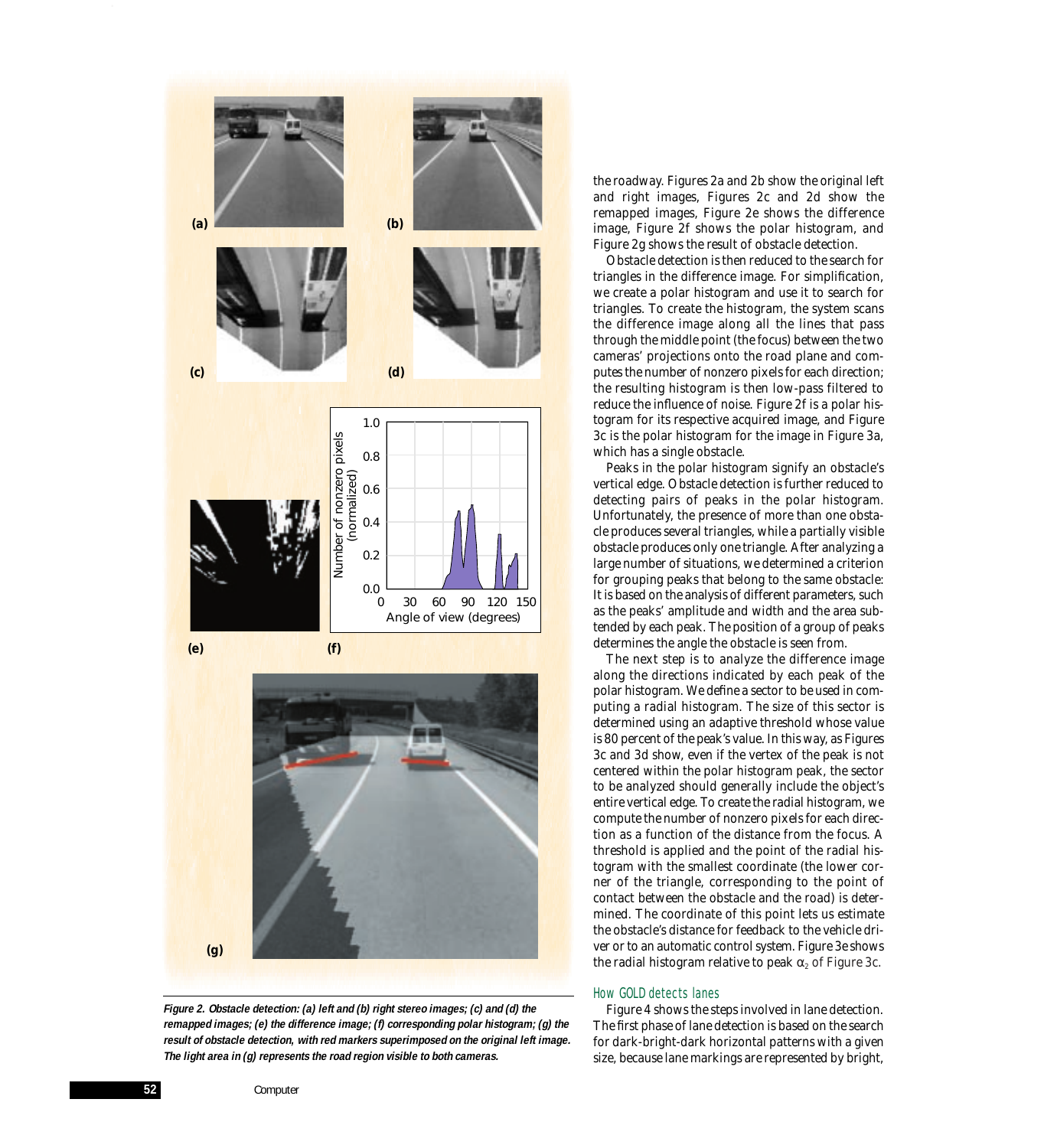

nearly vertical lines of constant width surrounded by a dark background. Every pixel is compared to its left and right horizontal neighbors at a given distance, and a new lane-marking gray-level image is computed. This image, encoding the presence of lane markings, is thresholded (binarized) and scanned to build a list of straight segments; then segments sharing an extremum are concatenated to build polylines. To eliminate possible errors caused by occlusion or noise, GOLD joins two or more polylines that satisfy some criteria, such as closeness or similar orientation. A set of assumptions helps in selecting the groups of polylines that are the most likely to represent road markings. GOLD evaluates every selected group of polylines according to parameters such as lane width, number of lanes, and road curvature; the group of polylines with the highest score is chosen.

Finally, since the external environment model (the flat road) lets us determine the spatial relationship between image pixels and the 3D world, the choice of a polyline group enables us to derive both the road geometry and the vehicle position within the lane.

# **ROAD TEST**

The GOLD system<sup>9</sup> was installed in an experimen-



**Figure 3. The angle of view from which the obstacle is seen and the determination of its distance: (a) original image; (b) scanning the difference image; (c) polar histogram with two peaks representing a single object; (d) the sector of the difference image that is analyzed in order to compute the radial histogram relative to peak**  $α<sub>2</sub>$ **; (e) radial his-**



**Figure 4. Steps involved in lane detection: (a) acquired image; (b) result of inverse perspective mapping (IPM); (c) enhanced version of the remapped image; (d) binarization of the enhanced image; (e) list of segments (but shown as images here and in (f) and (g)); (f) concatenation of the segments; (g) selected polylines that are likely to represent road markings; and (h) result superimposed on the acquired image. (The inverse of the IPM was used to obtain (h).)**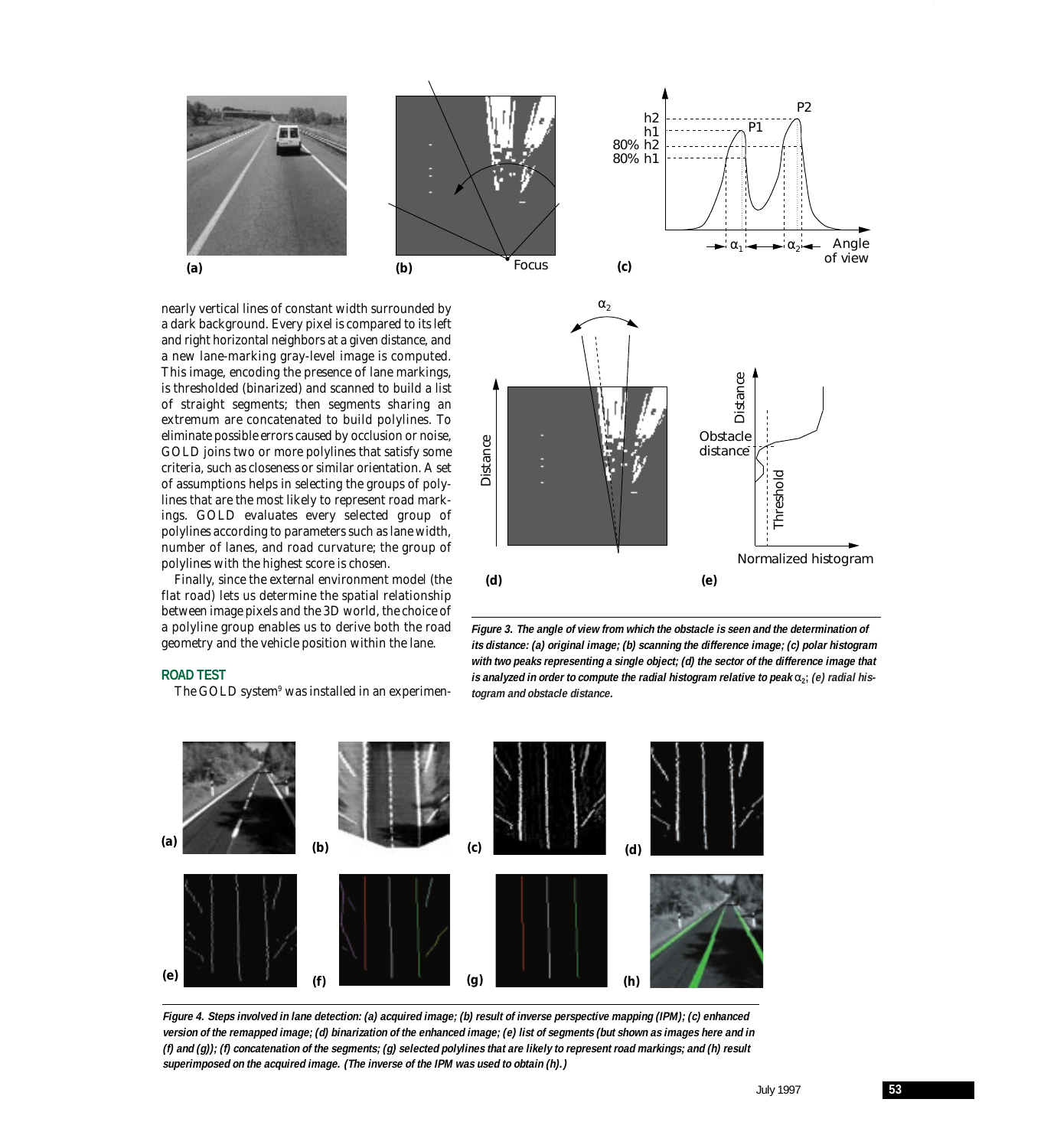

**Figure 5. The results of integrated obstacle and lane detection: Lane markers are enhanced in green, and obstacles are localized with red markers.**

tal van called the Mob-Lab and tested for more than 3,000 kilometers over extra-urban roads and freeways at up to 80 kilometers per hour. A control panel in the manually driven van showed the lane position and the presence of obstacles, and it warned the driver. The system proved to be reliable under varying illumination and traffic conditions and resilient to vehicle movement (pitch and roll). Because the goal of obstacle detection is not to reconstruct the 3D world but simply to determine the free space in front of the vehicle, vision system calibration is not critical and no dynamic recalibration<sup>2</sup> is required. Tests emulating vehicle movement (up to ±2 degrees in camera orientation and  $\pm 10$  cm in camera height) demonstrated that obstacles are always detected, even if the difference images are particularly noisy. 9

Figure 5 shows the results of combined obstacle and lane detection for images acquired under varying road conditions. More results showing the processing of images acquired in many different situations, including image sequences in MPEG format, can be found at http://www.ce.unipr.it/computer\_vision.

The Paprica massively parallel system speeds up the detection of both generic obstacles and lane position. In our tests it took less than 140 milliseconds to detect obstacles and localize lane markings for an area extending about 50 meters in front of the vehicle. The availability of two computing engines (Paprica and its front-end processor, a Sparc-based VME board) let us pipeline the low- and high-level phases to achieve a processing rate of about 10 frames per second.

Encouraged by these results, we are integrating the GOLD system into a new prototype vehicle called Argo, named for both the mythological ship used by Jason and the many-eyed god Argus, who had the gift of all-around vision. This Lancia Thema passenger car with autonomous steering capability will soon be enhanced with automatic speed control. For this implementation we are evaluating a new computing engine, a Pentium MMX-based PC with stereo framegrabber.

any national and international projects launched over the past decade are studying different approaches to autonomous vehicles. *Computer'*s Web site includes a table detailing several of these projects (http://computer.org/pubs/ computer/extras/r7bert.htm). Although prototype vehicles show extremely promising results in both reliability and reduced production and operating costs, much work is still needed. Besides the many technical problems, nontechnical issues such as legal responsibility in the event of faults and/or accidents must still be addressed. So it's a little early to be looking for autonomous vehicles in your automobile dealers' showrooms. ❖

## **Acknowledgments**

This work has been supported by the Progetto Finalizzato Trasporti of the Italian National Research Council under the framework of the Eureka Prometheus Project. We thank Francesco Gregoretti and members of the Department of Electronics at the Politecnico di Torino for their enthusiastic joint development of the Paprica system. We wish to acknowledge significant contributions by the students involved in this project, particularly Alessandra Fascioli. Finally, we owe a great debt to Gianni Conte and Giovanni Adorni for their continuous support of this research.

# **References**

- 1. E.D. Dickmans and B.D. Mysliwetz, "Recursive 3-D Road and Relative Ego-State Recognition," *IEEE Trans. Pattern Analysis and Machine Intelligence*, May 1992, pp. 199-213.
- 2. D. Koller et al., "An Integrated Stereo-Based Approach